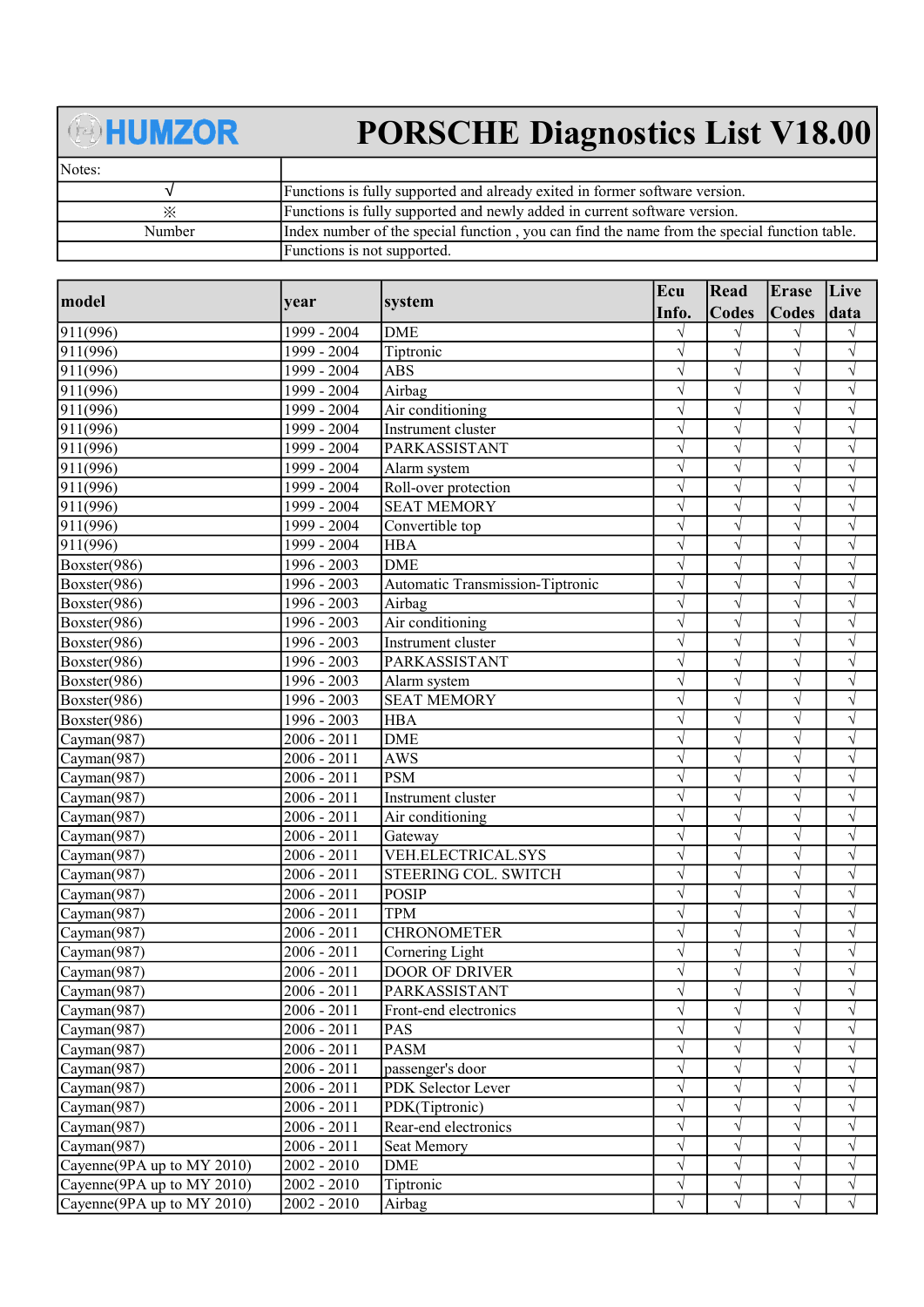| Cayenne(9PA up to MY 2010) | 2002 - 2010   | <b>PSM</b>                        | $\sqrt{}$  | $\sqrt{}$ | $\sqrt{}$              | $\sqrt{}$ |
|----------------------------|---------------|-----------------------------------|------------|-----------|------------------------|-----------|
| Cayenne(9PA up to MY 2010) | 2002 - 2010   | <b>KESSY</b>                      | $\sqrt{}$  | $\sqrt{}$ | $\sqrt{}$              | $\sqrt{}$ |
| Cayenne(9PA up to MY 2010) | 2002 - 2010   | Air conditioning                  | $\sqrt{ }$ | $\sqrt{}$ | $\sqrt{}$              | $\sqrt{}$ |
| Cayenne(9PA up to MY 2010) | 2002 - 2010   | Gateway                           | $\sqrt{}$  | $\sqrt{}$ | $\sqrt{}$              | $\sqrt{}$ |
| Cayenne(9PA up to MY 2010) | 2002 - 2010   | VEH.ELECTRICAL.SYS                | $\sqrt{ }$ | $\sqrt{}$ | $\sqrt{}$              | $\sqrt{}$ |
| Cayenne(9PA up to MY 2010) | $2002 - 2010$ | STEERING COL. SWITCH              | $\sqrt{}$  | $\sqrt{}$ | $\sqrt{}$              | $\sqrt{}$ |
| Cayenne(9PA up to MY 2010) | 2002 - 2010   | <b>WIPER</b>                      | $\sqrt{}$  | $\sqrt{}$ | $\sqrt{}$              | $\sqrt{}$ |
| Cayenne(9PA up to MY 2010) | 2002 - 2010   | Headlight CU left                 | $\sqrt{ }$ | $\sqrt{}$ | $\sqrt{}$              | $\sqrt{}$ |
| Cayenne(9PA up to MY 2010) | $2002 - 2010$ | Headlight CU right                | $\sqrt{ }$ | $\sqrt{}$ | $\sqrt{}$              | $\sqrt{}$ |
| Cayenne(9PA up to MY 2010) | $2002 - 2010$ | PARKASSISTANT                     | $\sqrt{}$  | $\sqrt{}$ | $\sqrt{}$              | $\sqrt{}$ |
| Cayenne(9PA up to MY 2010) | $2002 - 2010$ | <b>LEVEL CONTROL</b>              | $\sqrt{ }$ | $\sqrt{}$ | $\sqrt{}$              | $\sqrt{}$ |
| Cayenne(9PA up to MY 2010) | 2002 - 2010   | <b>SEAT MEMORY, DRIVER</b>        | $\sqrt{}$  | $\sqrt{}$ | $\sqrt{}$              | $\sqrt{}$ |
| Cayenne(9PA up to MY 2010) | 2002 - 2010   | <b>SEAT MEMORY, PASS</b>          | $\sqrt{}$  | $\sqrt{}$ | $\sqrt{}$              | $\sqrt{}$ |
| Cayenne(9PA up to MY 2010) | $2002 - 2010$ | Instrument cluster                | $\sqrt{}$  | $\sqrt{}$ | $\sqrt{}$              | $\sqrt{}$ |
| Cayenne(9PA up to MY 2010) | 2002 - 2010   | <b>Transfer Case</b>              | $\sqrt{ }$ | $\sqrt{}$ | $\sqrt{}$              | $\sqrt{}$ |
| Cayenne(9PA up to MY 2010) |               |                                   | $\sqrt{}$  | $\sqrt{}$ | $\sqrt{}$              | $\sqrt{}$ |
|                            | 2002 - 2010   | <b>REAR/DOORS</b><br><b>TPM</b>   |            |           |                        | $\sqrt{}$ |
| Cayenne(9PA up to MY 2010) | 2002 - 2010   |                                   | $\sqrt{}$  | $\sqrt{}$ | $\sqrt{}$              |           |
| Cayenne(9PA up to MY 2010) | 2002 - 2010   | MAG.FIELD SENSOR                  | $\sqrt{}$  | $\sqrt{}$ | $\sqrt{}$              | $\sqrt{}$ |
| Cayenne(9PA up to MY 2010) | 2002 - 2010   | <b>AWS</b>                        | $\sqrt{}$  | $\sqrt{}$ | $\sqrt{}$              | $\sqrt{}$ |
| Cayenne(9PA up to MY 2010) | 2002 - 2010   | Tailgate                          | $\sqrt{ }$ | $\sqrt{}$ | $\sqrt{}$              | $\sqrt{}$ |
| Cayenne(9PA up to MY 2010) | 2002 - 2010   | <b>TRANSVERSE LOCK</b>            | $\sqrt{ }$ | V         | $\sqrt{}$              | $\sqrt{}$ |
| Cayenne(9PA up to MY 2010) | 2002 - 2010   | PDCC/ORS                          | $\sqrt{ }$ | $\sqrt{}$ | $\sqrt{}$              | $\sqrt{}$ |
| Cayenne(9PA up to MY 2010) | $2002 - 2010$ | AHK [Active Rear-Axle Kinematics] | $\sqrt{ }$ | $\sqrt{}$ | $\sqrt{}$              | $\sqrt{}$ |
| Cayenne(9PA up to MY 2010) | 2002 - 2010   | PANORAMA ROOF                     | $\sqrt{ }$ | $\sqrt{}$ | $\sqrt{}$              | $\sqrt{}$ |
| Cayenne(9PA up to MY 2010) | 2002 - 2010   | <b>AUXILIARY HEATER</b>           | $\sqrt{ }$ | $\sqrt{}$ | $\sqrt{}$              | $\sqrt{}$ |
| Cayenne(9PA up to MY 2010) | $2002 - 2010$ | <b>LEFT HBA</b>                   | $\sqrt{}$  | $\sqrt{}$ | $\sqrt{}$              | $\sqrt{}$ |
| Cayenne(9PA up to MY 2010) | $2002 - 2010$ | <b>RIGHT HBA</b>                  | $\sqrt{}$  | $\sqrt{}$ | $\sqrt{}$              | $\sqrt{}$ |
| $\sqrt{911(997)}$          | $2005 - 2011$ | <b>DME</b>                        | $\sqrt{ }$ | $\sqrt{}$ | $\sqrt{}$              | $\sqrt{}$ |
| $\overline{911(997)}$      | $2005 - 2011$ | PDK(Tiptronic)                    | $\sqrt{}$  | $\sqrt{}$ | $\sqrt{}$              | $\sqrt{}$ |
| $\sqrt{911(997)}$          | $2005 - 2011$ | PDK Selector Lever                | $\sqrt{}$  | $\sqrt{}$ | $\sqrt{}$              | $\sqrt{}$ |
| $\sqrt{911(997)}$          | $2005 - 2011$ | <b>PSM</b>                        | $\sqrt{}$  | $\sqrt{}$ | $\sqrt{}$              | $\sqrt{}$ |
| 911(997)                   | $2005 - 2011$ | PAS                               | $\sqrt{}$  | $\sqrt{}$ | $\sqrt{}$              | $\sqrt{}$ |
| 911(997)                   | $2005 - 2011$ | <b>POSIP</b>                      | $\sqrt{}$  | $\sqrt{}$ | $\sqrt{}$              | $\sqrt{}$ |
| $\overline{9}11(997)$      | $2005 - 2011$ | <b>AWS</b>                        | $\sqrt{}$  | $\sqrt{}$ | $\sqrt{}$              | $\sqrt{}$ |
| 911(997)                   | $2005 - 2011$ | Air conditioning                  | $\sqrt{}$  | $\sqrt{}$ | $\sqrt{}$              | $\sqrt{}$ |
| 911(997)                   | 2005 - 2011   | <b>PTM</b>                        | $\sqrt{ }$ | $\sqrt{}$ | $\sqrt{}$              | $\sqrt{}$ |
| 911(997)                   | $2005 - 2011$ | Instrument cluster                | $\sqrt{}$  | $\sqrt{}$ | $\sqrt{}$              | $\sqrt{}$ |
| $\sqrt{911(997)}$          | $2005 - 2011$ | Gateway                           | $\sqrt{}$  | $\sqrt{}$ | V                      | $\sqrt{}$ |
| 911(997)                   | $2005 - 2011$ | VEH.ELECTRICAL.SYS                | $\sqrt{}$  | $\sqrt{}$ | $\sqrt{}$              | $\sqrt{}$ |
| $\sqrt{911(997)}$          | $2005 - 2011$ | STEERING COL. SWITCH              | $\sqrt{}$  | $\sqrt{}$ | $\sqrt{}$              | $\sqrt{}$ |
| $\sqrt{911(997)}$          | $2005 - 2011$ | Seat Memory                       | $\sqrt{}$  | $\sqrt{}$ | $\sqrt{}$              | $\sqrt{}$ |
| $\sqrt{911(997)}$          | $2005 - 2011$ | PASM                              | $\sqrt{}$  | $\sqrt{}$ | $\sqrt{}$              | $\sqrt{}$ |
| $\overline{911}(997)$      | $2005 - 2011$ | <b>TPM</b>                        | $\sqrt{}$  | $\sqrt{}$ | $\sqrt{}$              | $\sqrt{}$ |
| 911(997)                   | $2005 - 2011$ | Convertible top                   | $\sqrt{}$  | $\sqrt{}$ | $\sqrt{}$              | $\sqrt{}$ |
| 911(997)                   | $2005 - 2011$ | Targa Roof                        | $\sqrt{ }$ | $\sqrt{}$ | $\sqrt{}$              | $\sqrt{}$ |
| 911(997)                   | $2005 - 2011$ | <b>CHRONOMETER</b>                | $\sqrt{ }$ | $\sqrt{}$ | $\sqrt{}$              | $\sqrt{}$ |
| 911(997)                   | $2005 - 2011$ | <b>DOOR OF DRIVER</b>             | $\sqrt{}$  | $\sqrt{}$ | $\sqrt{}$              | $\sqrt{}$ |
| 911(997)                   | $2005 - 2011$ | PARKASSISTANT                     | $\sqrt{ }$ | $\sqrt{}$ | $\sqrt{}$              | $\sqrt{}$ |
| 911(997)                   | $2005 - 2011$ | Coenering Light                   | $\sqrt{ }$ | $\sqrt{}$ | $\sqrt{}$              | $\sqrt{}$ |
|                            |               |                                   | $\sqrt{}$  | $\sqrt{}$ |                        | $\sqrt{}$ |
| 911(997)<br>911(997)       | $2005 - 2011$ | passenger's door<br>Unit Support  | $\sqrt{ }$ | $\sqrt{}$ | $\sqrt{}$<br>$\sqrt{}$ | $\sqrt{}$ |
|                            | $2005 - 2011$ |                                   | $\sqrt{}$  |           |                        |           |
| 911(997)                   | $2005 - 2011$ | Front-end electronics             |            | $\sqrt{}$ | $\sqrt{}$              | $\sqrt{}$ |
| $\sqrt{911(997)}$          | $2005 - 2011$ | Rear-end electronics              | $\sqrt{}$  | $\sqrt{}$ | $\sqrt{}$              | $\sqrt{}$ |
| Boxster(987)               | $2004 - 2011$ | <b>DME</b>                        | $\sqrt{}$  | $\sqrt{}$ | $\sqrt{}$              | $\sqrt{}$ |
| Boxster(987)               | $2004 - 2011$ | Tiptronic                         | $\sqrt{}$  | $\sqrt{}$ | $\sqrt{}$              | $\sqrt{}$ |
| Boxster(987)               | $2004 - 2011$ | PAS                               | $\sqrt{ }$ | $\sqrt{}$ | $\sqrt{}$              | $\sqrt{}$ |
| Boxster(987)               | $2004 - 2011$ | <b>POSIP</b>                      | $\sqrt{ }$ | $\sqrt{}$ | $\sqrt{}$              | $\sqrt{}$ |
| Boxster(987)               | $2004 - 2011$ | AWS                               |            | V         | $\sqrt{}$              | $\sqrt{}$ |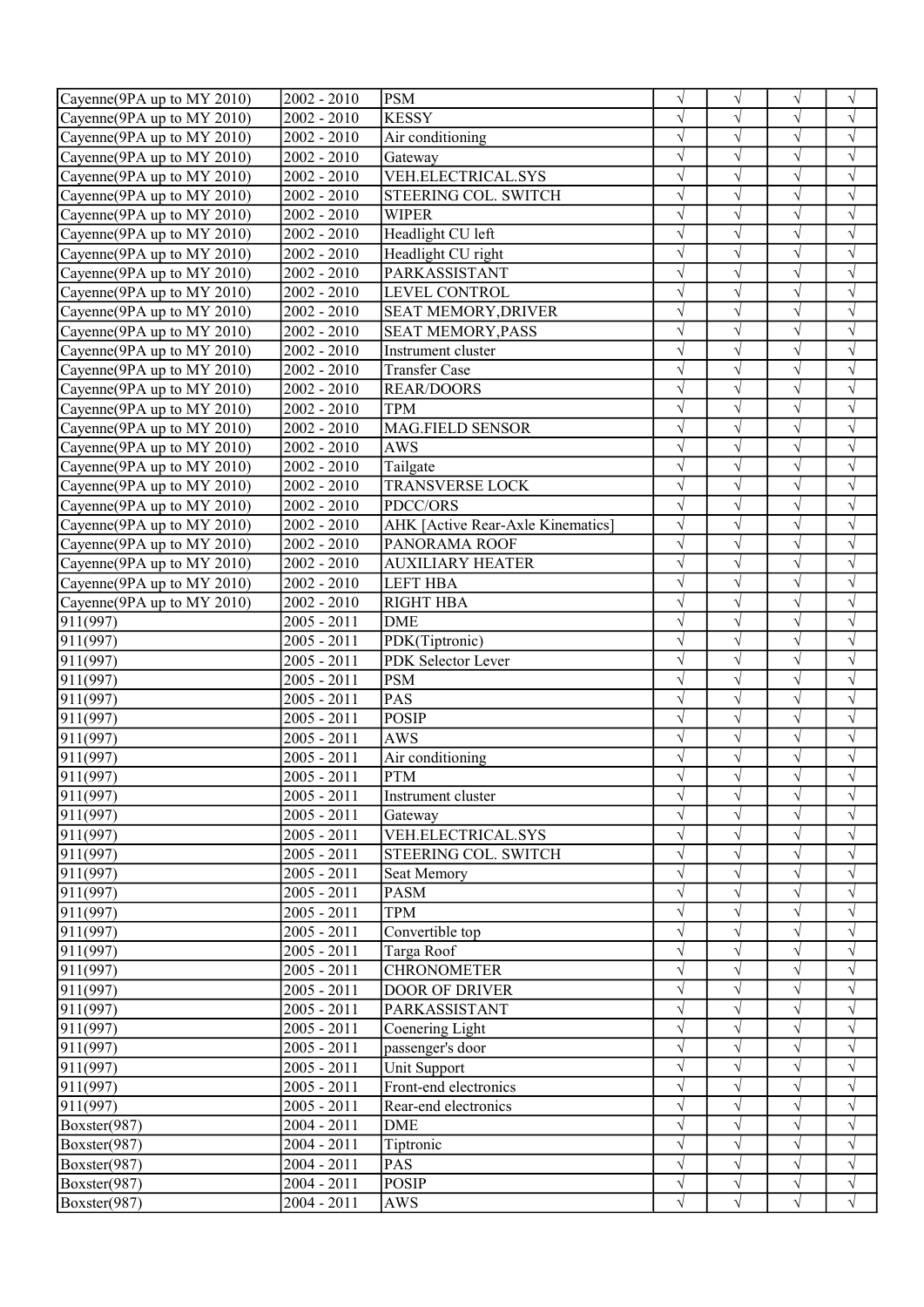| Boxster(987)              | $2004 - 2011$ | Air conditioning               | $\sqrt{ }$            | $\sqrt{}$  | $\sqrt{}$ | V                     |
|---------------------------|---------------|--------------------------------|-----------------------|------------|-----------|-----------------------|
| Boxster(987)              | 2004 - 2011   | Instrument cluster             | $\sqrt{ }$            | $\sqrt{}$  | $\sqrt{}$ | $\sqrt{}$             |
| Boxster(987)              | 2004 - 2011   | Gateway                        | $\sqrt{}$             | $\sqrt{}$  | $\sqrt{}$ | $\sqrt{}$             |
| Boxster(987)              | $2004 - 2011$ | VEH.ELECTRICAL.SYS             | $\overline{\sqrt{ }}$ | $\sqrt{}$  | $\sqrt{}$ | $\sqrt{}$             |
| Boxster(987)              | $2004 - 2011$ | STEERING COL. SWITCH           | $\sqrt{}$             | $\sqrt{}$  | $\sqrt{}$ | $\sqrt{}$             |
| Boxster(987)              | $2004 - 2011$ | Seat Memory                    |                       | $\sqrt{}$  | $\sqrt{}$ | $\sqrt{}$             |
| Boxster(987)              | 2004 - 2011   | <b>PASM</b>                    | $\sqrt{}$             | $\sqrt{ }$ | $\sqrt{}$ | $\sqrt{}$             |
| Boxster(987)              | 2004 - 2011   | <b>TPM</b>                     | $\sqrt{}$             | $\sqrt{}$  | $\sqrt{}$ | $\sqrt{}$             |
| Boxster(987)              | 2004 - 2011   | <b>CHRONOMETER</b>             | $\sqrt{ }$            | $\sqrt{}$  | $\sqrt{}$ | $\sqrt{ }$            |
| Boxster(987)              | 2004 - 2011   | <b>DOOR OF DRIVER</b>          | $\sqrt{}$             | $\sqrt{}$  | $\sqrt{}$ | $\sqrt{}$             |
| Boxster(987)              | 2004 - 2011   | PARKASSISTANT                  | $\sqrt{}$             | $\sqrt{}$  | $\sqrt{}$ | $\sqrt{}$             |
| Boxster(987)              | $2004 - 2011$ | Front-end electronics          |                       | $\sqrt{}$  | $\sqrt{}$ | $\sqrt{}$             |
| Boxster(987)              | 2004 - 2011   | Rear-end electronics           | $\sqrt{}$             | $\sqrt{}$  | $\sqrt{}$ | $\sqrt{}$             |
| Carrera GT                | $2005 - 2007$ | <b>ABS</b>                     | $\sqrt{}$             | $\sqrt{}$  | $\sqrt{}$ | $\sqrt{}$             |
| Carrera GT                | $2005 - 2007$ | Airbag                         | $\sqrt{}$             | $\sqrt{}$  | $\sqrt{}$ | $\sqrt{}$             |
| Carrera GT                | $2005 - 2007$ | Air conditioning               | $\sqrt{}$             | $\sqrt{}$  | $\sqrt{}$ | $\sqrt{}$             |
| Carrera GT                | $2005 - 2007$ | Instrument cluster             |                       | $\sqrt{}$  | $\sqrt{}$ | $\sqrt{}$             |
| Carrera GT                | $2005 - 2007$ | <b>TPM</b>                     | $\sqrt{}$             | $\sqrt{}$  | $\sqrt{}$ | $\sqrt{}$             |
| Carrera GT                | $2005 - 2007$ | Alarm system                   | $\sqrt{}$             | $\sqrt{}$  | $\sqrt{}$ | $\sqrt{}$             |
| GT2(996)                  | 1999 - 2004   | <b>ABS</b>                     | $\sqrt{}$             | $\sqrt{}$  | $\sqrt{}$ | $\sqrt{}$             |
| GT2(996)                  | 1999 - 2004   | Airbag                         | $\sqrt{}$             | $\sqrt{}$  | $\sqrt{}$ | $\sqrt{}$             |
| GT2(996)                  | 1999 - 2004   | Air conditioning               | $\sqrt{}$             | $\sqrt{}$  | $\sqrt{}$ | $\sqrt{}$             |
| GT2(996)                  | 1999 - 2004   | Instrument cluster             | $\sqrt{}$             | $\sqrt{}$  | $\sqrt{}$ | $\sqrt{}$             |
| GT2(996)                  | 1999 - 2004   | <b>HBA</b>                     | $\sqrt{}$             | $\sqrt{}$  | $\sqrt{}$ | $\sqrt{}$             |
| GT2(996)                  | 1999 - 2004   | Alarm system                   | $\sqrt{}$             | $\sqrt{}$  | $\sqrt{}$ | $\sqrt{}$             |
| GT3(996)                  | 1999 - 2004   | <b>ABS</b>                     | V                     | $\sqrt{}$  | $\sqrt{}$ | $\sqrt{}$             |
| GT3(996)                  | 1999 - 2004   | Airbag                         | $\sqrt{}$             | $\sqrt{}$  | $\sqrt{}$ | $\sqrt{}$             |
| GT3(996)                  | 1999 - 2004   | Air conditioning               | $\sqrt{}$             | $\sqrt{}$  | $\sqrt{}$ | $\sqrt{}$             |
| GT3(996)                  | 1999 - 2004   | Instrument cluster             |                       | $\sqrt{}$  | $\sqrt{}$ | $\sqrt{}$             |
| GT3(996)                  | 1999 - 2004   | <b>HBA</b>                     | $\sqrt{}$             | $\sqrt{}$  | $\sqrt{}$ | $\sqrt{}$             |
| GT3(996)                  | 1999 - 2004   | Alarm system                   | $\sqrt{}$             | $\sqrt{}$  | $\sqrt{}$ | $\sqrt{}$             |
| Cayenne(92A from MY 2011) | 2011 - 2017   | Airbag                         | $\sqrt{}$             | $\sqrt{}$  | $\sqrt{}$ | $\sqrt{}$             |
| Cayenne(92A from MY 2011) | 2011 - 2017   | Gateway                        | $\sqrt{}$             | $\sqrt{}$  | $\sqrt{}$ | $\sqrt{}$             |
| Cayenne(92A from MY 2011) | 2011 - 2017   | <b>DME</b>                     | $\sqrt{}$             | $\sqrt{}$  | $\sqrt{}$ | $\sqrt{}$             |
| Cayenne(92A from MY 2011) | 2011 - 2017   | Tiptronic transmission control | $\sqrt{}$             | $\sqrt{}$  | $\sqrt{}$ | $\sqrt{}$             |
| Cayenne(92A from MY 2011) | 2011 - 2017   | High-voltage battery           |                       | $\sqrt{}$  | $\sqrt{}$ |                       |
| Cayenne(92A from MY 2011) | 2011 - 2017   | High-voltage power electronic  | $\sqrt{}$             | $\sqrt{}$  | $\sqrt{}$ | $\sqrt{}$             |
| Cayenne(92A from MY 2011) | 2011 - 2017   | Instrument cluster             | $\sqrt{ }$            | $\sqrt{}$  | V         | $\sqrt{}$             |
| Cayenne(92A from MY 2011) | 2011 - 2017   | Steering wheel electronic      | $\sqrt{}$             | $\sqrt{}$  | $\sqrt{}$ | $\sqrt{}$             |
| Cayenne(92A from MY 2011) | 2011 - 2017   | Lane Change Assist             | $\sqrt{}$             | $\sqrt{}$  | $\sqrt{}$ | $\sqrt{}$             |
| Cayenne(92A from MY 2011) | 2011 - 2017   | Additional compass instrument  | $\sqrt{}$             | $\sqrt{}$  | $\sqrt{}$ | $\sqrt{}$             |
| Cayenne(92A from MY 2011) | 2011 - 2017   | Additional instrument:watch    | $\sqrt{}$             | $\sqrt{}$  | $\sqrt{}$ | $\sqrt{}$             |
| Cayenne(92A from MY 2011) | 2011 - 2017   | PCM/CDR                        |                       | $\sqrt{}$  | $\sqrt{}$ | $\sqrt{}$             |
| Cayenne(92A from MY 2011) | 2011 - 2017   | TV tuner                       | $\sqrt{}$             | $\sqrt{}$  | $\sqrt{}$ | $\sqrt{}$             |
| Cayenne(92A from MY 2011) | 2011 - 2017   | External amplifier             | $\sqrt{}$             | $\sqrt{}$  | $\sqrt{}$ | $\sqrt{}$             |
| Cayenne(92A from MY 2011) | 2011 - 2017   | Air conditioner                | $\sqrt{}$             | $\sqrt{}$  | $\sqrt{}$ | $\sqrt{}$             |
| Cayenne(92A from MY 2011) | 2011 - 2017   | A/C compressor                 | $\sqrt{}$             | $\sqrt{}$  | $\sqrt{}$ | $\sqrt{}$             |
| Cayenne(92A from MY 2011) | 2011 - 2017   | Reversing camera               | $\sqrt{}$             | $\sqrt{}$  | $\sqrt{}$ | $\sqrt{}$             |
| Cayenne(92A from MY 2011) | 2011 - 2017   | Park Assist                    | $\sqrt{}$             | $\sqrt{}$  | $\sqrt{}$ | $\sqrt{}$             |
| Cayenne(92A from MY 2011) | 2011 - 2017   | Park brake                     | $\sqrt{}$             | $\sqrt{}$  | $\sqrt{}$ | $\sqrt{}$             |
| Cayenne(92A from MY 2011) | 2011 - 2017   | Tire Pressure Monitoring(TPM)  | $\sqrt{}$             | $\sqrt{}$  | $\sqrt{}$ | $\sqrt{}$             |
| Cayenne(92A from MY 2011) | 2011 - 2017   | Level control/PASM             | $\sqrt{}$             | $\sqrt{}$  | $\sqrt{}$ | $\sqrt{}$             |
| Cayenne(92A from MY 2011) | 2011 - 2017   | <b>PDCC</b>                    | $\sqrt{}$             | $\sqrt{}$  | $\sqrt{}$ | $\sqrt{}$             |
| Cayenne(92A from MY 2011) | 2011 - 2017   | Electric power steering        | $\sqrt{}$             | $\sqrt{}$  | $\sqrt{}$ | $\sqrt{}$             |
| Cayenne(92A from MY 2011) | 2011 - 2017   | <b>PSM</b>                     | $\sqrt{}$             | $\sqrt{}$  | $\sqrt{}$ | $\overline{\sqrt{} }$ |
| Cayenne(92A from MY 2011) | 2011 - 2017   | Front-end electronics          | $\sqrt{}$             | $\sqrt{}$  | $\sqrt{}$ | $\sqrt{}$             |
| Cayenne(92A from MY 2011) | 2011 - 2017   | Rear-end electronics           | $\sqrt{}$             | $\sqrt{}$  | $\sqrt{}$ | $\sqrt{}$             |
| Cayenne(92A from MY 2011) | 2011 - 2017   | Left headlight                 |                       | $\sqrt{}$  | $\sqrt{}$ |                       |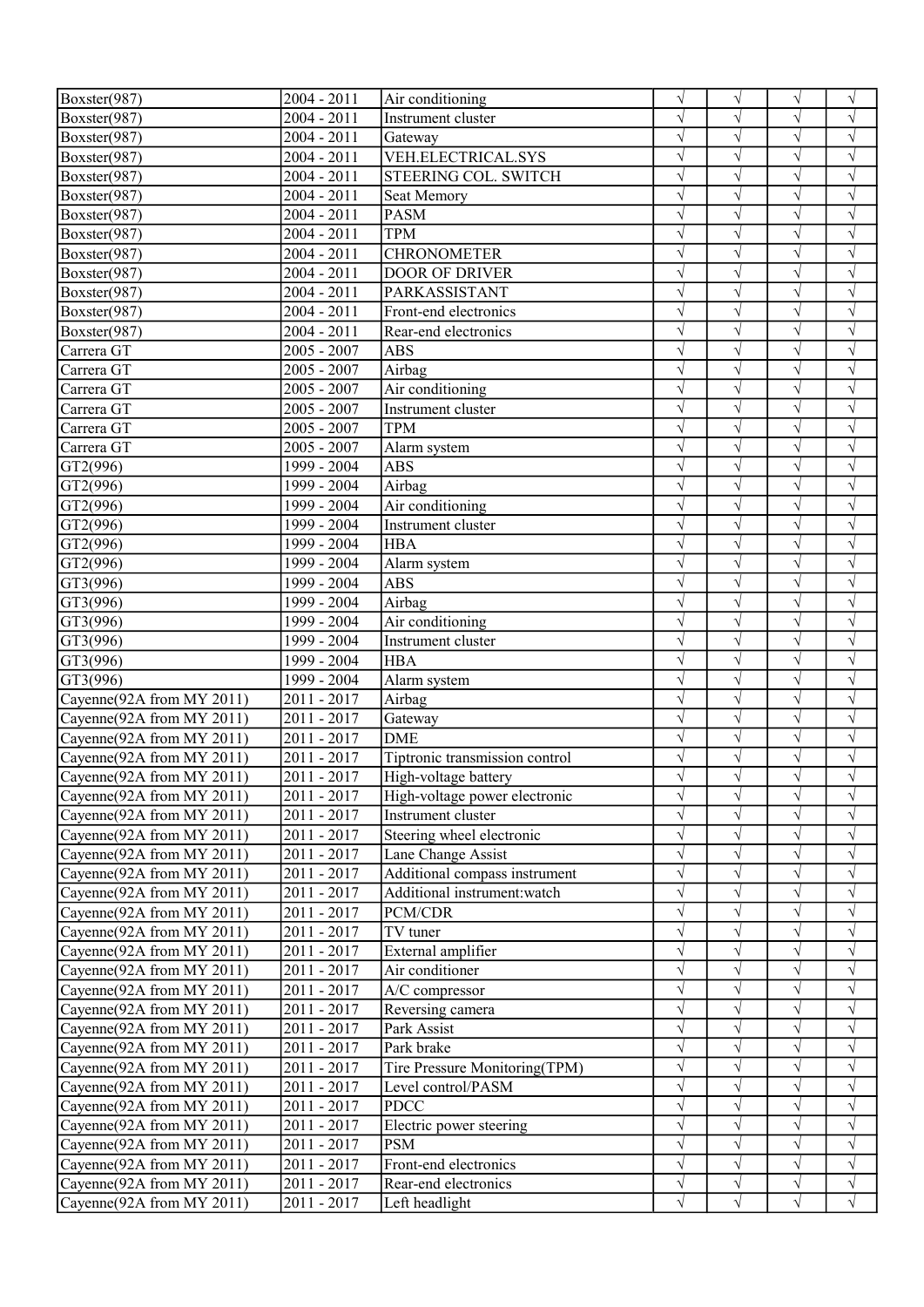| Cayenne(92A from MY 2011) | 2011 - 2017   | Right headlight                     | $\sqrt{ }$ | $\sqrt{}$             | V         | V                     |
|---------------------------|---------------|-------------------------------------|------------|-----------------------|-----------|-----------------------|
| Cayenne(92A from MY 2011) | 2011 - 2017   | Driver-side seat memory             | $\sqrt{ }$ | $\sqrt{}$             | V         | $\sqrt{}$             |
| Cayenne(92A from MY 2011) | 2011 - 2017   | Passenger-side seat memory          | $\sqrt{ }$ | $\sqrt{}$             | $\sqrt{}$ | $\sqrt{}$             |
| Cayenne(92A from MY 2011) | 2011 - 2017   | <b>DOOR OF DRIVER</b>               | $\sqrt{ }$ | $\sqrt{}$             | $\sqrt{}$ | $\sqrt{}$             |
| Cayenne(92A from MY 2011) | 2011 - 2017   | <b>DOOR OF PASSENGER</b>            | $\sqrt{ }$ | $\sqrt{}$             | $\sqrt{}$ | $\sqrt{}$             |
| Cayenne(92A from MY 2011) | 2011 - 2017   | Rear left door                      | $\sqrt{ }$ | $\sqrt{}$             | $\sqrt{}$ | $\sqrt{}$             |
| Cayenne(92A from MY 2011) | 2011 - 2017   | Rear right door                     | $\sqrt{ }$ | $\sqrt{}$             | $\sqrt{}$ | $\overline{\sqrt{} }$ |
| Cayenne(92A from MY 2011) | 2011 - 2017   | Adaptive cruise control(ACC)        | $\sqrt{ }$ | $\sqrt{}$             | $\sqrt{}$ | $\sqrt{}$             |
| Cayenne(92A from MY 2011) | 2011 - 2017   | All-wheel drive                     | $\sqrt{ }$ | $\sqrt{}$             | $\sqrt{}$ | $\sqrt{}$             |
| Cayenne(92A from MY 2011) | 2011 - 2017   | Rear differential lock              | $\sqrt{ }$ | $\sqrt{}$             | $\sqrt{}$ | $\sqrt{}$             |
| Cayenne(92A from MY 2011) | 2011 - 2017   | Rear lid                            | $\sqrt{ }$ | $\sqrt{}$             | $\sqrt{}$ | $\sqrt{}$             |
| Cayenne(92A from MY 2011) | 2011 - 2017   | Auxiliary heating                   | $\sqrt{ }$ | $\sqrt{}$             | $\sqrt{}$ | $\sqrt{}$             |
| Cayenne(92A from MY 2011) | 2011 - 2017   | Front camera                        | $\sqrt{ }$ | $\sqrt{}$             | $\sqrt{}$ | $\sqrt{}$             |
| Cayenne(92A from MY 2011) | 2011 - 2017   | High-voltage charger                | $\sqrt{ }$ | $\sqrt{}$             | $\sqrt{}$ | $\sqrt{}$             |
| Cayenne(92A from MY 2011) | 2011 - 2017   | Emergency call system (ERA Glonass) | $\sqrt{ }$ | $\sqrt{}$             | $\sqrt{}$ | $\sqrt{}$             |
| Cayenne(92A from MY 2011) | 2011 - 2017   | Sound symposer                      | $\sqrt{ }$ | $\sqrt{}$             | $\sqrt{}$ | $\sqrt{}$             |
| Cayenne(92A from MY 2011) | 2011 - 2017   | Exterior acoustics                  | $\sqrt{ }$ | $\sqrt{}$             | $\sqrt{}$ | $\sqrt{}$             |
| Cayenne(92A from MY 2011) | 2011 - 2017   | DVD changer                         | $\sqrt{ }$ | $\sqrt{}$             | $\sqrt{}$ | $\sqrt{}$             |
| Boxster(981)              | 2012 - 2017   | Airbag                              | $\sqrt{}$  | $\sqrt{}$             | $\sqrt{}$ | $\sqrt{}$             |
| Boxster(981)              | 2012 - 2017   | Gateway                             | $\sqrt{ }$ | $\sqrt{}$             | $\sqrt{}$ | $\sqrt{}$             |
| Boxster(981)              | 2012 - 2017   | <b>DME</b>                          | $\sqrt{}$  | $\sqrt{}$             | $\sqrt{}$ | $\sqrt{}$             |
| Boxster(981)              | 2012 - 2017   | Tiptronic transmission control      | $\sqrt{ }$ | $\sqrt{}$             | $\sqrt{}$ | $\sqrt{}$             |
| Boxster(981)              | 2012 - 2017   | Selector lever                      | $\sqrt{ }$ | $\sqrt{}$             | $\sqrt{}$ | $\sqrt{}$             |
| Boxster(981)              | 2012 - 2017   | Instrument cluster                  | $\sqrt{ }$ | $\sqrt{}$             | $\sqrt{}$ | $\sqrt{}$             |
| Boxster(981)              | 2012 - 2017   | Steering wheel electronic           | $\sqrt{ }$ | $\sqrt{}$             | $\sqrt{}$ | $\sqrt{}$             |
| Boxster(981)              | 2012 - 2017   | Additional instrument : clock       | $\sqrt{ }$ | $\sqrt{}$             | $\sqrt{}$ | $\sqrt{}$             |
| Boxster(981)              | 2012 - 2017   | PCM/CDR                             | $\sqrt{ }$ | $\sqrt{}$             | V         | $\sqrt{}$             |
| Boxster(981)              | 2012 - 2017   | TV tuner                            | $\sqrt{ }$ | $\sqrt{}$             | $\sqrt{}$ | $\sqrt{}$             |
| Boxster(981)              | 2012 - 2017   | External amplifier                  | $\sqrt{ }$ | $\sqrt{}$             | $\sqrt{}$ | $\sqrt{}$             |
| Boxster(981)              | 2012 - 2017   | Air conditioner                     | $\sqrt{ }$ | $\sqrt{}$             | $\sqrt{}$ | $\sqrt{}$             |
| Boxster(981)              | 2012 - 2017   | Park Assist                         | $\sqrt{}$  | $\overline{\sqrt{} }$ | $\sqrt{}$ | $\sqrt{}$             |
| Boxster(981)              | 2012 - 2017   | Park brake                          | $\sqrt{}$  | $\sqrt{}$             | $\sqrt{}$ | $\sqrt{}$             |
| Boxster(981)              | 2012 - 2017   | Tire Pressure Monitoring(TPM)       | $\sqrt{ }$ | $\sqrt{}$             | $\sqrt{}$ | $\sqrt{}$             |
| Boxster(981)              | $2012 - 2017$ | <b>PASM</b>                         | $\sqrt{ }$ | $\sqrt{}$             | $\sqrt{}$ | $\sqrt{}$             |
| Boxster(981)              | 2012 - 2017   | Power steering                      | $\sqrt{ }$ | $\sqrt{}$             | $\sqrt{}$ | $\sqrt{}$             |
| Boxster(981)              | 2012 - 2017   | <b>PSM</b>                          |            | $\sqrt{ }$            | $\sqrt{}$ |                       |
| Boxster(981)              | 2012 - 2017   | Front-end electronics               | $\sqrt{ }$ | $\sqrt{}$             | $\sqrt{}$ | $\sqrt{}$             |
| Boxster(981)              | 2012 - 2017   | Rear-end electronics                | $\sqrt{}$  | $\sqrt{}$             |           | $\sqrt{}$             |
| Boxster(981)              | 2012 - 2017   | Left headlight                      | $\sqrt{ }$ | $\sqrt{}$             | V         | $\sqrt{}$             |
| Boxster(981)              | 2012 - 2017   | Right headlight                     | $\sqrt{ }$ | $\sqrt{}$             | $\sqrt{}$ | $\sqrt{}$             |
| Boxster(981)              | 2012 - 2017   | Driver-side seat memory             | $\sqrt{ }$ | $\sqrt{}$             | $\sqrt{}$ | $\sqrt{}$             |
| Boxster(981)              | 2012 - 2017   | Passenger-side seat memory          | $\sqrt{ }$ | $\sqrt{}$             | $\sqrt{}$ | $\sqrt{}$             |
| Boxster(981)              | 2012 - 2017   | DOOR OF DRIVER                      | $\sqrt{}$  | $\sqrt{}$             | $\sqrt{}$ | $\sqrt{}$             |
| Boxster(981)              | 2012 - 2017   | <b>DOOR OF PASSENGER</b>            | $\sqrt{}$  | $\sqrt{}$             | $\sqrt{}$ | $\sqrt{}$             |
| Boxster(981)              | 2012 - 2017   | Convertible top                     | $\sqrt{}$  | $\sqrt{}$             | $\sqrt{}$ | $\sqrt{}$             |
| Boxster(981)              | 2012 - 2017   | Adaptive cruise control (ACC)       | $\sqrt{}$  | $\sqrt{}$             | $\sqrt{}$ | $\sqrt{}$             |
| Boxster(981)              | 2012 - 2017   | Front camera                        | $\sqrt{ }$ | $\sqrt{}$             | $\sqrt{}$ | $\sqrt{}$             |
| Boxster(981)              | 2012 - 2017   | Reversing camera                    | $\sqrt{ }$ | $\sqrt{}$             | $\sqrt{}$ | $\sqrt{}$             |
| Boxster(981)              | 2012 - 2017   | passenger's door                    | $\sqrt{ }$ | $\sqrt{}$             | V         | $\sqrt{}$             |
| 911(991)                  | 2012 - 2017   | Airbag                              | $\sqrt{ }$ | $\sqrt{}$             | $\sqrt{}$ | $\sqrt{}$             |
| 911(991)                  | 2012 - 2017   | Gateway                             | $\sqrt{ }$ | $\sqrt{}$             | V         | $\sqrt{}$             |
| 911(991)                  | 2012 - 2017   | <b>DME</b>                          | $\sqrt{ }$ | $\sqrt{}$             | V         | $\sqrt{}$             |
| 911(991)                  | 2012 - 2017   | Tiptronic transmission control      | $\sqrt{ }$ | $\sqrt{}$             | $\sqrt{}$ | $\sqrt{}$             |
| 911(991)                  | 2012 - 2017   | Selector lever                      | $\sqrt{ }$ | $\sqrt{}$             | $\sqrt{}$ | $\sqrt{}$             |
| $\sqrt{911(991)}$         | 2012 - 2017   | Instrument cluster                  | $\sqrt{}$  | $\sqrt{}$             | $\sqrt{}$ | $\sqrt{}$             |
| 911(991)                  | 2012 - 2017   | Steering wheel electronic           | $\sqrt{}$  | $\sqrt{}$             | $\sqrt{}$ | $\sqrt{}$             |
| 911(991)                  | 2012 - 2017   | Additional instrument : clock       | $\sqrt{}$  | $\sqrt{}$             | $\sqrt{}$ | $\sqrt{}$             |
| 911(991)                  | 2012 - 2017   | PCM/CDR                             |            | $\sqrt{}$             | V         | $\sqrt{}$             |
|                           |               |                                     |            |                       |           |                       |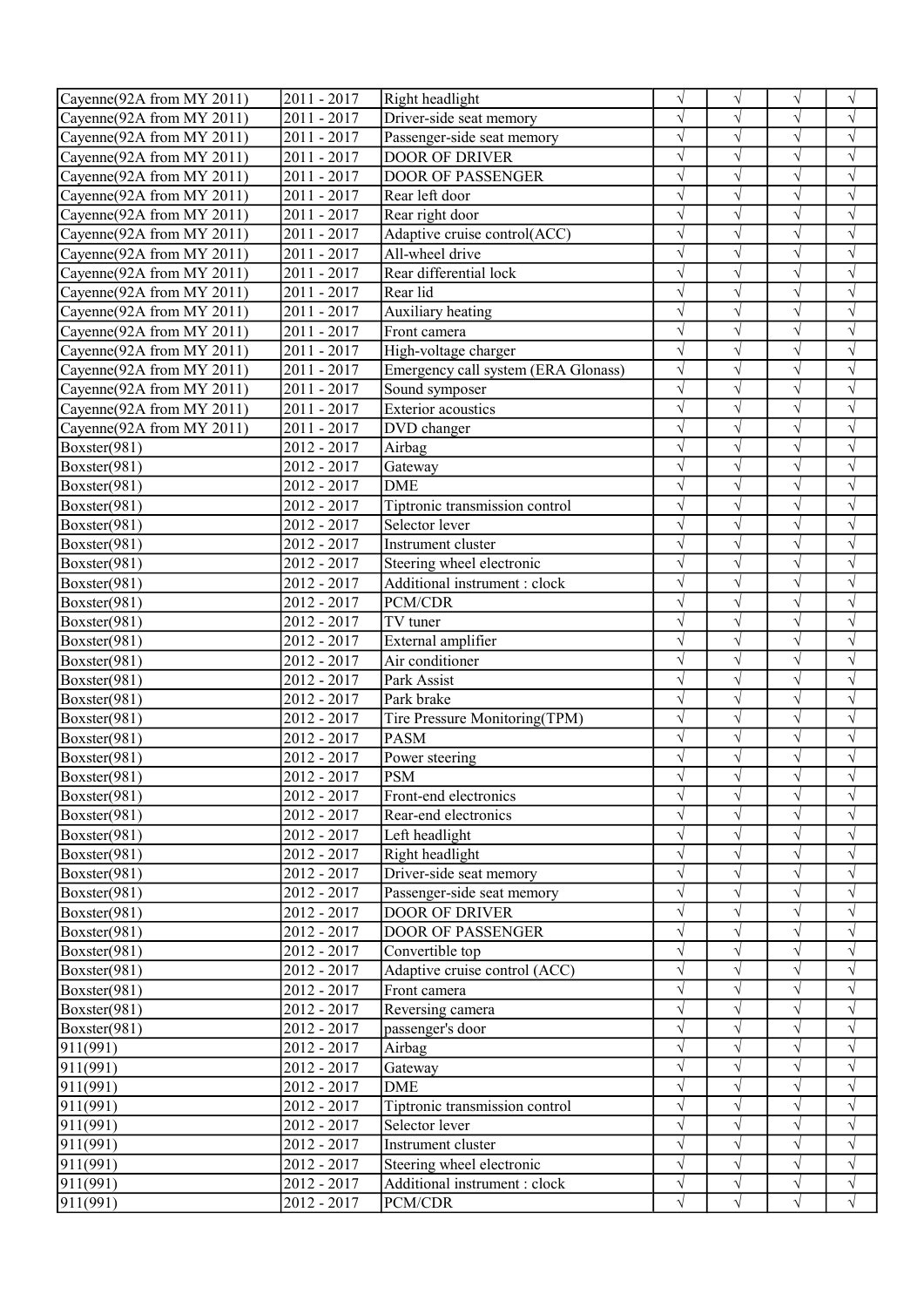| 911(991)              | 2012 - 2017   | TV tuner                         | $\sqrt{ }$            | $\sqrt{}$             | V                     | V          |
|-----------------------|---------------|----------------------------------|-----------------------|-----------------------|-----------------------|------------|
| 911(991)              | 2012 - 2017   | External amplifier               | $\sqrt{ }$            | $\sqrt{}$             | $\sqrt{}$             | $\sqrt{}$  |
| 911(991)              | 2012 - 2017   | Air conditioner                  | $\overline{\sqrt{2}}$ | $\sqrt{}$             | $\sqrt{}$             | $\sqrt{}$  |
| 911(991)              | 2012 - 2017   | Park Assist                      | $\sqrt{}$             | $\sqrt{}$             | $\sqrt{}$             | $\sqrt{}$  |
| 911(991)              | 2012 - 2017   | Park brake                       | $\sqrt{}$             | $\sqrt{}$             | $\sqrt{}$             | $\sqrt{}$  |
| 911(991)              | 2012 - 2017   | Tire Pressure Monitoring(TPM)    | $\sqrt{}$             | $\sqrt{}$             | $\sqrt{}$             | $\sqrt{}$  |
| 911(991)              | 2012 - 2017   | <b>PASM</b>                      | $\sqrt{}$             | $\sqrt{}$             | $\sqrt{}$             | $\sqrt{}$  |
| 911(991)              | 2012 - 2017   | <b>PDCC</b>                      | $\sqrt{}$             | $\sqrt{}$             | $\sqrt{}$             | $\sqrt{}$  |
| 911(991)              | 2012 - 2017   | <b>EPS</b>                       | $\sqrt{}$             | $\sqrt{}$             | $\sqrt{}$             | $\sqrt{ }$ |
| 911(991)              | 2012 - 2017   | <b>PSM</b>                       | $\sqrt{ }$            | $\sqrt{}$             | $\sqrt{}$             | $\sqrt{}$  |
| 911(991)              | 2012 - 2017   | Front-end electronics            | $\sqrt{ }$            | $\sqrt{}$             | $\sqrt{}$             | $\sqrt{}$  |
| 911(991)              | 2012 - 2017   | Rear-end electronics             | $\sqrt{}$             | $\sqrt{}$             | $\sqrt{}$             | $\sqrt{}$  |
| 911(991)              | 2012 - 2017   | Left headlight                   | $\sqrt{}$             | $\sqrt{}$             | $\sqrt{}$             | $\sqrt{}$  |
| 911(991)              | 2012 - 2017   | Right headlight                  | $\sqrt{}$             | $\sqrt{}$             | $\sqrt{}$             | $\sqrt{}$  |
| 911(991)              | 2012 - 2017   | Driver-side seat memory          | $\sqrt{ }$            | $\sqrt{}$             | $\sqrt{}$             | $\sqrt{}$  |
| 911(991)              | 2012 - 2017   | Passenger-side seat memory       | $\sqrt{}$             | $\sqrt{}$             | $\sqrt{}$             | $\sqrt{}$  |
| 911(991)              | 2012 - 2017   | <b>DOOR OF DRIVER</b>            | $\sqrt{ }$            | $\sqrt{}$             | $\sqrt{}$             | $\sqrt{}$  |
| 911(991)              | 2012 - 2017   | DOOR OF PASSENGER                | $\sqrt{ }$            | $\sqrt{}$             | $\overline{\sqrt{} }$ | $\sqrt{}$  |
| 911(991)              | 2012 - 2017   | Convertible top                  | $\sqrt{}$             | $\sqrt{}$             | $\sqrt{}$             | $\sqrt{}$  |
| 911(991)              | 2012 - 2017   | Rear left door                   | $\sqrt{}$             | $\sqrt{}$             | $\sqrt{}$             | $\sqrt{}$  |
| 911(991)              | 2012 - 2017   | Rear right door                  | $\overline{\sqrt{ }}$ | $\overline{\sqrt{} }$ | $\overline{\sqrt{} }$ | $\sqrt{}$  |
| 911(991)              | 2012 - 2017   | Adaptive cruise control(ACC)     | $\sqrt{ }$            | $\sqrt{}$             | $\sqrt{}$             | $\sqrt{}$  |
| 911(991)              | 2012 - 2017   | Porsche Traction Management(PTM) | $\sqrt{ }$            | $\sqrt{}$             | $\sqrt{}$             | $\sqrt{}$  |
| $\overline{911(991)}$ | 2012 - 2017   | Front camera                     | $\sqrt{ }$            | $\sqrt{}$             | $\overline{\sqrt{} }$ | $\sqrt{}$  |
| 911(991)              | 2012 - 2017   | Reversing camera                 | $\sqrt{}$             | $\sqrt{}$             | $\sqrt{}$             | $\sqrt{}$  |
| 911(991)              | 2012 - 2017   | Rear-axle steering, left         | $\sqrt{}$             | $\sqrt{}$             | $\sqrt{}$             | $\sqrt{}$  |
| 911(991)              | 2012 - 2017   | Rear-axle steering, right        | $\sqrt{ }$            | $\sqrt{}$             | $\sqrt{}$             | $\sqrt{}$  |
| 911(991)              | 2012 - 2017   | Front-axle lift                  | $\sqrt{}$             | $\sqrt{}$             | $\sqrt{}$             | $\sqrt{}$  |
| Macan                 | 2014 - 2017   | Airbag                           | $\sqrt{ }$            | $\sqrt{}$             | $\sqrt{}$             | $\sqrt{}$  |
| Macan                 | 2014 - 2017   | Gateway                          | $\sqrt{}$             | $\sqrt{}$             | $\sqrt{}$             | $\sqrt{}$  |
| Macan                 | 2014 - 2017   | DME                              | $\sqrt{}$             | $\sqrt{}$             | $\overline{\sqrt{} }$ | $\sqrt{}$  |
| Macan                 | 2014 - 2017   | Reducing agent system            | $\sqrt{}$             | $\sqrt{}$             | $\sqrt{}$             | $\sqrt{}$  |
| Macan                 | 2014 - 2017   | Tiptronic transmission control   | $\sqrt{ }$            | $\sqrt{}$             | $\sqrt{}$             | $\sqrt{}$  |
| Macan                 | 2014 - 2017   | Instrument cluster               | $\overline{\sqrt{2}}$ | $\sqrt{}$             | $\sqrt{}$             | $\sqrt{}$  |
| Macan                 | 2014 - 2017   | Steering wheel electronic        | $\sqrt{ }$            | $\sqrt{}$             | $\sqrt{}$             | $\sqrt{}$  |
| Macan                 | 2014 - 2017   | Lane Change Assist (LCA)         | $\sqrt{ }$            | $\sqrt{}$             | $\sqrt{}$             | $\sqrt{}$  |
| Macan                 | 2014 - 2017   | Additional compass instrument    | $\sqrt{}$             | $\sqrt{}$             | $\sqrt{}$             | $\sqrt{}$  |
| Macan                 | 2014 - 2017   | Additional instrument : watch    | $\sqrt{ }$            | $\sqrt{}$             | V                     | $\sqrt{}$  |
| Macan                 | 2014 - 2017   | PCM/CDR                          | $\sqrt{ }$            | $\sqrt{}$             | $\sqrt{}$             | $\sqrt{}$  |
| Macan                 | $2014 - 2017$ | TV tuner                         | $\sqrt{}$             | $\sqrt{}$             | $\sqrt{}$             | $\sqrt{}$  |
| Macan                 | 2014 - 2017   | External amplifier               | $\sqrt{}$             | $\sqrt{}$             | $\sqrt{}$             | $\sqrt{}$  |
| Macan                 | 2014 - 2017   | Air conditioner                  | V                     | $\sqrt{}$             | V                     | $\sqrt{}$  |
| Macan                 | 2014 - 2017   | Front camera                     |                       | $\sqrt{}$             | $\sqrt{}$             | $\sqrt{}$  |
| Macan                 | 2014 - 2017   | Reversing camera                 | $\sqrt{}$             | $\sqrt{}$             | $\sqrt{}$             | $\sqrt{}$  |
| Macan                 | 2014 - 2017   | Park Assist                      |                       | $\sqrt{}$             | V                     | $\sqrt{}$  |
| Macan                 | 2014 - 2017   | Park brake                       | $\sqrt{ }$            | $\sqrt{}$             | $\sqrt{}$             | $\sqrt{}$  |
| Macan                 | 2014 - 2017   | Tire Pressure Monitoring System  | $\sqrt{}$             | $\sqrt{}$             | $\sqrt{}$             | $\sqrt{}$  |
| Macan                 | 2014 - 2017   | Level control/PASM               | $\sqrt{}$             | $\sqrt{}$             | V                     | $\sqrt{}$  |
| Macan                 | 2014 - 2017   | Power steering                   | $\sqrt{}$             | $\sqrt{}$             | V                     | $\sqrt{}$  |
| Macan                 | 2014 - 2017   | <b>PSM</b>                       | $\sqrt{}$             | $\sqrt{}$             | V                     | $\sqrt{}$  |
| Macan                 | 2014 - 2017   | Front-end electronics            | V                     | $\sqrt{}$             | V                     | $\sqrt{}$  |
| Macan                 | $2014 - 2017$ | Rear-end electronics             | $\sqrt{ }$            | $\sqrt{}$             | $\sqrt{}$             | $\sqrt{}$  |
| Macan                 | 2014 - 2017   | Headlight (central)              | $\sqrt{}$             | $\sqrt{}$             | $\sqrt{}$             | $\sqrt{}$  |
| Macan                 | 2014 - 2017   | Driver-side seat memory          | V                     | $\sqrt{}$             | $\sqrt{}$             | $\sqrt{}$  |
| Macan                 | 2014 - 2017   | Passenger-side seat memory       | $\sqrt{}$             | $\sqrt{}$             | $\sqrt{}$             | $\sqrt{}$  |
| Macan                 | 2014 - 2017   | DOOR OF DRIVER                   | $\sqrt{}$             | $\sqrt{}$             | $\sqrt{}$             | $\sqrt{}$  |
| Macan                 | 2014 - 2017   | <b>DOOR OF PASSENGER</b>         |                       | $\sqrt{}$             | $\sqrt{}$             | $\sqrt{}$  |
| Macan                 | 2014 - 2017   | Rear left door                   |                       | $\sqrt{}$             | $\sqrt{}$             |            |
|                       |               |                                  |                       |                       |                       |            |